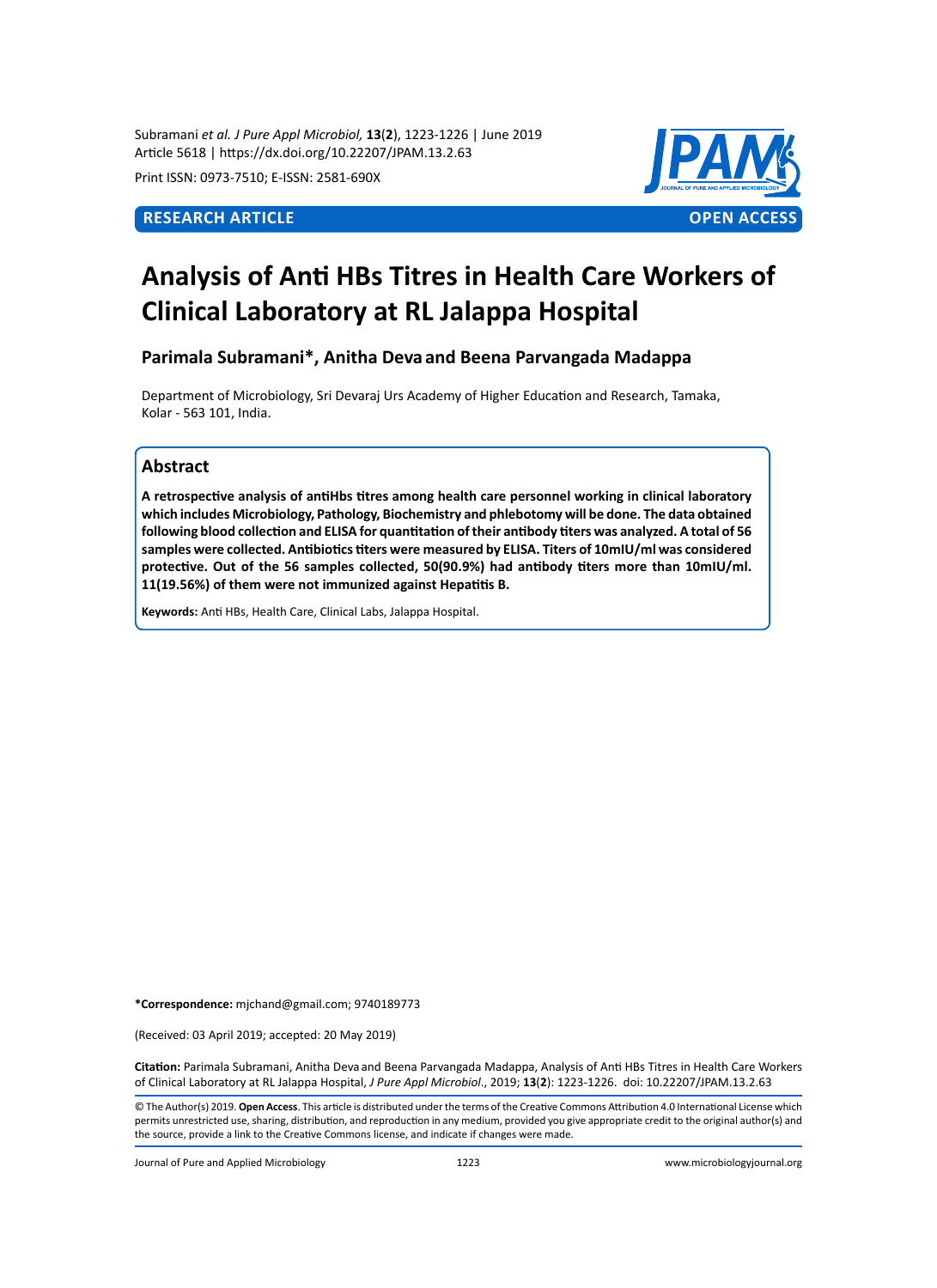#### **INTRODUCTION**

Hepatitis B infection is a serious public health problem world wide resulting in cirrhosis and hepatocellular cancer. Health care workers are vulnerable to laboratory acquired infection like hepatitis B, Human immunodeficiency virus (HIV), Hepatitis C Virus  $(HCV)^{1,2}$ . Laboratory acquired infections are defined as all infections acquired through laboratory or lab related activities. In this process contact with blood and body fluids due to accidental exposure are at a higher risk of developing infections. It is found that transmission of hepatitis b infection is 100 times more than HIV with needle stick injuries<sup>3</sup>. Hepatitis B infection can be prevented by vaccination to hepatitis b surface antigen. Antibodies to hepatitis B surface antigen are protective antibodies against HBV Infection

The protective cut off level of antibodies to Hepatitis B surface antigen was set at 10mIU / ml. The present study is a retrospective analysis of anti Hbstitres among health care persons working in clinical laboratory which includes Microbiology, Pathology, Biochemistry and phlebotomy. Various studies have shown that prevalence of non responsiveness to the initial 3 dose regimen ranges between 10 and  $15\%$ <sup>5</sup>.

The present study aims to analyze anti Hbs titres and immune response among health care workers (HCW) of clinical laboratory. The tas is to determine antibody levels against hepatitis B virus and to analyze the immune response with respect to immunization among the health care workers.

#### **Methodology**

A retrospective analysis of antiHbs titres among health care personnel working in the clinical laboratory which includes Microbiology, Pathology, Biochemistry and phlebotomy was done. The data obtained following blood collection and ELISA performed by using a kit manufactured by Dia Pro Diagnostics, Bio probe Italy for quantitation of antibody titers was analysed. Vaccination history of the health care workers were recorded.

#### **RESULTS**

In the present study the antibody titres of 56 participants which includes doctors, lab technicians, phlebotomists, andhouse keeping from the department of Pathology, Microbiology, Biochemistry were analysed. Antibody titers were measured by ELISA. Titers of 10mIU/ ml was considered protective. Among the 56 participants 28(50%) were doctors, 17(30%) were lab technicians, 4(7.5%) were phlebotomists, 7(12.5) from housekeeping as shown in Table 1. 41 out of 56 had received all the three doses of Hepatitis B vaccine.5 had received only 2 doses and 10 did not receive even a single dose of the vaccine. It was observed that 41 participants who received complete vaccination and 5 who received only 2 doses had protective levels of antiHbs titres (>10MIunits/ml) (Table 2). Among the 10 participants who did not receive vaccination, 6 did not have protective titres but 4 had titres in the protective range.

**Table 1.** Shows the professional category of Health care workers

| 28 (50%) |  |
|----------|--|
| 17 (30%) |  |
| 4 (7.5%) |  |
| 7(12.5)  |  |
|          |  |

**Table 2.** Shows the percentage of Healthcare workers with protective levels of Antibody titres following vaccination

| Vaccination                                           | Number                           | $>10$ MIU/                         | $<$ 10 MI/ml           |
|-------------------------------------------------------|----------------------------------|------------------------------------|------------------------|
| status                                                |                                  | ml                                 | unit                   |
| 3 Doses (0,1,6)<br>2 Doses (0,1)<br>Not<br>Vaccinated | 41(73.2%)<br>5(8.9%)<br>10 (17%) | 41(73.2%)<br>5(8.9%)<br>$4(7.1\%)$ | Nil<br>Nil<br>6(10.7%) |

#### **DISCUSSION**

Occupational exposure remains one of the main risk factors for HCW acquiring Hepatitis B infection<sup>6</sup>. In order to prevent this it becomes mandatory to be vaccinated with 3 doses of Hepatitis B vaccine and to get the anti Hbs Ag titres checked after 2 months after completion of vaccine as per OSHA (Occupational Health and Safety Administration).

Hepatitis B vaccine induces antibody production against the surface antigen which is protective. In our study we found that all the participants who were completely vaccinated had protective levels of antiHbs antibody titres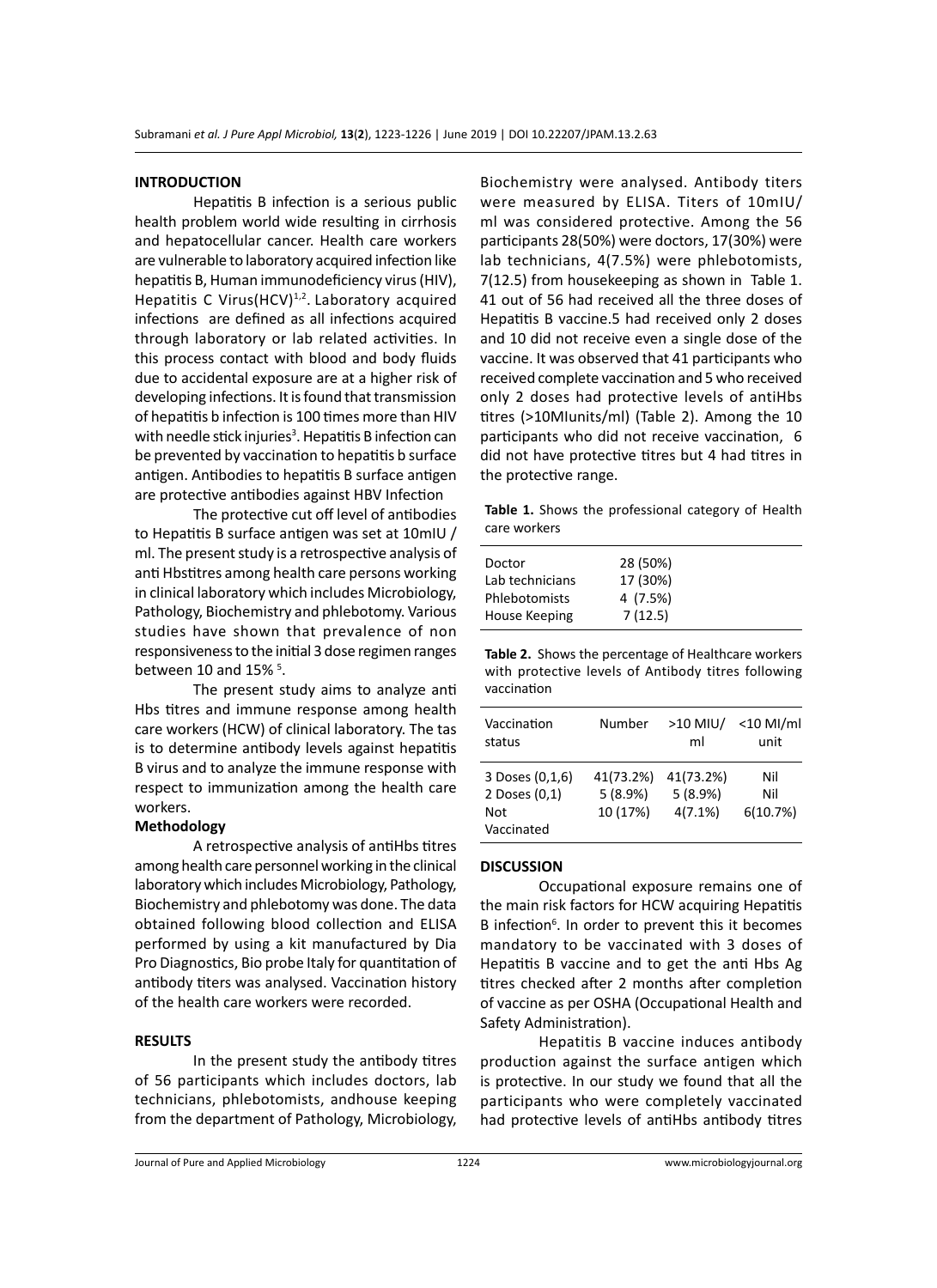(>10mI/ml), in contrast to studies conducted by Osmania medical college which shows 6.5% of completely vaccinated individuals with no protective antibody levels. Out of 10 (17%) who were not vaccinated, 4(7.1%) had protective antibody titres which can be attributed to exposure to Hepatitis B virus from clinical specimen and sero conversion. Jeyalakshmi<sup>7</sup> et al reported that 20% had protective titres in non vaccinated population which was higher when compared to what was observed in our study. In contrast, Chakraborthy *et al.* reported that antibody titres in non vaccinated individual were < 10MI units/ml in 100% of his study population. In our study we did not find any non responders following full course of Hepatitis B vaccine. All of the participants in our study were vaccinated 1year back with Engerix B.

In the process of our analysis we identified the non vaccinated individuals and recommended vaccination for them. We also found that there was good antibody response in participants who had taken only 2 doses of vaccine. We educated the HCWs with regards to complete immunization against Hepatitis B virus and the need to know their antibody titres following vaccination.

#### **CONCLUSION**

The efficacy of Hepatitis B vaccine is good and it is a safe vaccine. The government of India has included this vaccine in the National Immunisation Schedule. Health care workers are proned for needle stick injuries and exposure to hepatitis B virus hence it is mandatory for all the Health care workers to get vaccinated and get their antiHbS titres checked once in 5 years. Its mandatory to administer booster dose of the vaccine in case of decrease in levels of antiHbS titres. It should be noted that lack of antibody response upon full course of Hepatitis B vaccines should be considered as non responders. Non responsiveness to Hepatitis B vaccine is attributed to genetic factors, smoking and obesity.

It is been associated with haplotypes of Human Leucocyte Antigens (HLA) of individuals who are poor responders. There is a need for analysis of these factors and screening for Hepatitis B surface antigen periodically among the non responders.

Further the limitation of our study is lack of evaluation of risk factors liking smoking, nutritional status and alcoholism as these factors influences immune response.

#### **ACKNOWLEDGEMENTS**

None.

### **CONFLICTS OF INTEREST**

All authors approved the final version of the manuscript and declare that they have no conflicts of interests.

### **AUTHORS' CONTRIBUTION**

All authors have made substantial, direct and intellectual contribution to the work and approved it for publication.

#### **FUNDING**

None.

#### **Data availability**

All datasets generated or analyzed during this study are included in the manuscript and/or the Supplementary Files.

#### **Ethics Statement**

Ethical clearance was obtained from Institutional Ethical Committee

#### **REFERENCES**

- 1. Joshi N., Kumar, Sreenivas D.V., Palan S., Nagarjuna Kumar Y.R., Safety and immunogenicity of indigenous recombinant hepatitis B vaccine (Shanvac-B) in comparison with commercially available vaccine. *Indian J. gastroenterol*, 2000; **19**(2): 71-3. PMD: 1081819.
- 2. ManishDwivedi, Sri Prakash Misra, VatsalaMisra, ArivindPndey, Sanjay Pant, Rita Singh & M Anju Verma. Seroprevalence of hepatitis B infection during pregnancy and risk of perinatal transmission. *Indian J. Gastronenterol*, 2011; **30**(2): 66-71.
- 3. Immunization of health-care personnel: Recommendations of the Advisory Committee on Immunization Practices (ACIP). *MMWR RecommRp.*, 2011; **60**(RR-7): 1-45.
- 4. Bidhan Chakraborty, Tanvir Bashar, Konok Roy, Rashed Noor, M Majibur Rahman. Persistence of Anti-HBs Antibody and Immunological Memory in Healthy Individuals Vaccinated with Hepatitis B Vaccine. *Stamford Journal of Microbiology*, 2011; **1**: 37- 47.
- 5. Rao T.V., Suseela I.J., Sathaiavthy K.A. Estimation of antibodies to HBsAg in vaccinated health care workers.